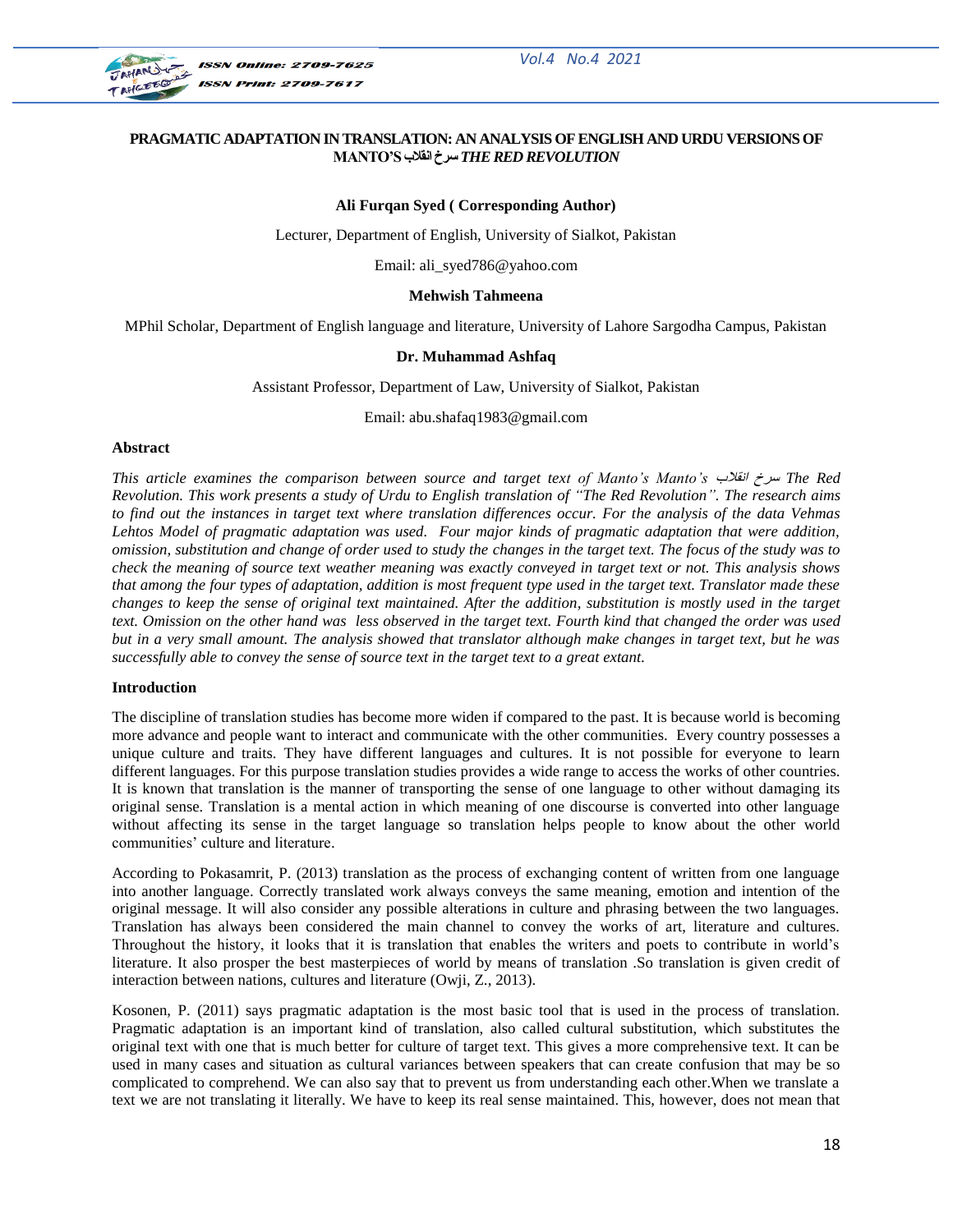

we are simply adjusting a meaning or idea, we are being unfaithful to the original message .It does not mean that we are not translating it well ( Volkova, T., & Zubenina, M. ,2015).

Baker, M. (2003) views adaptation as a set of translative operations that result in a text that is not normally accepted as a translation, but is nevertheless sketched to a source text". According to this definition, adaptation is a text resulting from translative operation, but cannot be called a translation.

According to Sanders, J. (2015) "adaptation can also constitute a simpler attempt to make texts "relevant" or easily comprehensible to new audiences and readerships via the readerships via the processes of approximation and updating". In the process of approximation and updating, some pieces of information are being added or removed. Thus making the resulting text richer or poorer than the source text, creating exodus from the source text. It is said that the target text in this form cannot be considered a translation. Adaptation is the process of adaptation of

The term pragmatic adaptation refers to such adaptations or changes that are made due to differences between the original and the new communicative situation. Perdikaki, K. (2017 says pragmatic adaptation is among those techniques that are used to make sure that the meaning of source text exported into the target language in a way that is best acceptable natural manner. It should be focused that pragmatic adaptation should include changes that are made in the text in order to achieve the preferred response from the target text reader (Tarasenko, K. V. (2015).

Adaptation refers to translative interventions that result in a text that is not widely acknowledged as a translation but is recognised as reflecting a source text (Baker & Saldanha 2011). Vehmas-Lehto (2002) Pragmatic adaptation is defined as changing source text components that would not translate effectively in the target language to satisfy the demands of the new cultural and linguistic environment. Klaudy. K (2017) defines pragmatic adaptation in terms of the target language audience's demands.

#### **Statement Problem**

The great emphasize is put on the translation studies and approaches to translation study in the recent times , the pragmatic feature in process of translation is frequently neglected. Hence, this research was directed to find out the pragmatic adaptation in English and Urdu versions of Manto"s *The Red Revolution* قالةًا سزخ . Pragmatic adaptation is commonly used in translation process to deal with changes that make the target text as suitable and readable as possible.

## **Research Questions**

What are the kinds of pragmatic adaptation occurred in the translated text of Manto"s *The Red Revolution*?

To what extent the pragmatic adaptation helps to maintain the sense of original text in Manto"s *The Red Revolution*?

## **Significance of the study**

This work will enable the researchers to develop their awareness about the translation and pragmatic Adaptation in translation. This will generally help to understand the process of adaptation between source and target text. It will also help to understand the different types of adaptation. Translators can improve or will be able to do work on the adaptation types after this research. This will be also helpful for differentiating meaning of words of original and translated text. This analysis of adaptation will add something new to the knowledge of the reader about translation and Adaptation. The study will provide a guideline to translate pragmatic features in process of translation.

## **Literature Review**

The field of translation research is concerned with the theory, interpretation, and application of translation. It can also be described as interdiscipline as it explores translation now not only better as a multilingual exchange but also as a cultural exchange of words. It attracts a wide range of knowledge sources, including comparative literature, cultural research, gender research, pc technology, history, languages, philosophy, rhetoric, and metrics. Although the two subjects are quite different, Translation Studies are sometimes associated with Interpretation (Bielsa, E. ,2016).

Nazemi, B., & Taki, S. (2017) say translation Studies is the study of translation as a useful work and method of understanding the flow and transfer of information between certain languages and cultures. Translation studies explore rational reviews of translators, in addition to the history and philosophy of translation, as well as modern trends within the subject, from theoretical and methodological perspectives. Translation Studies can investigate the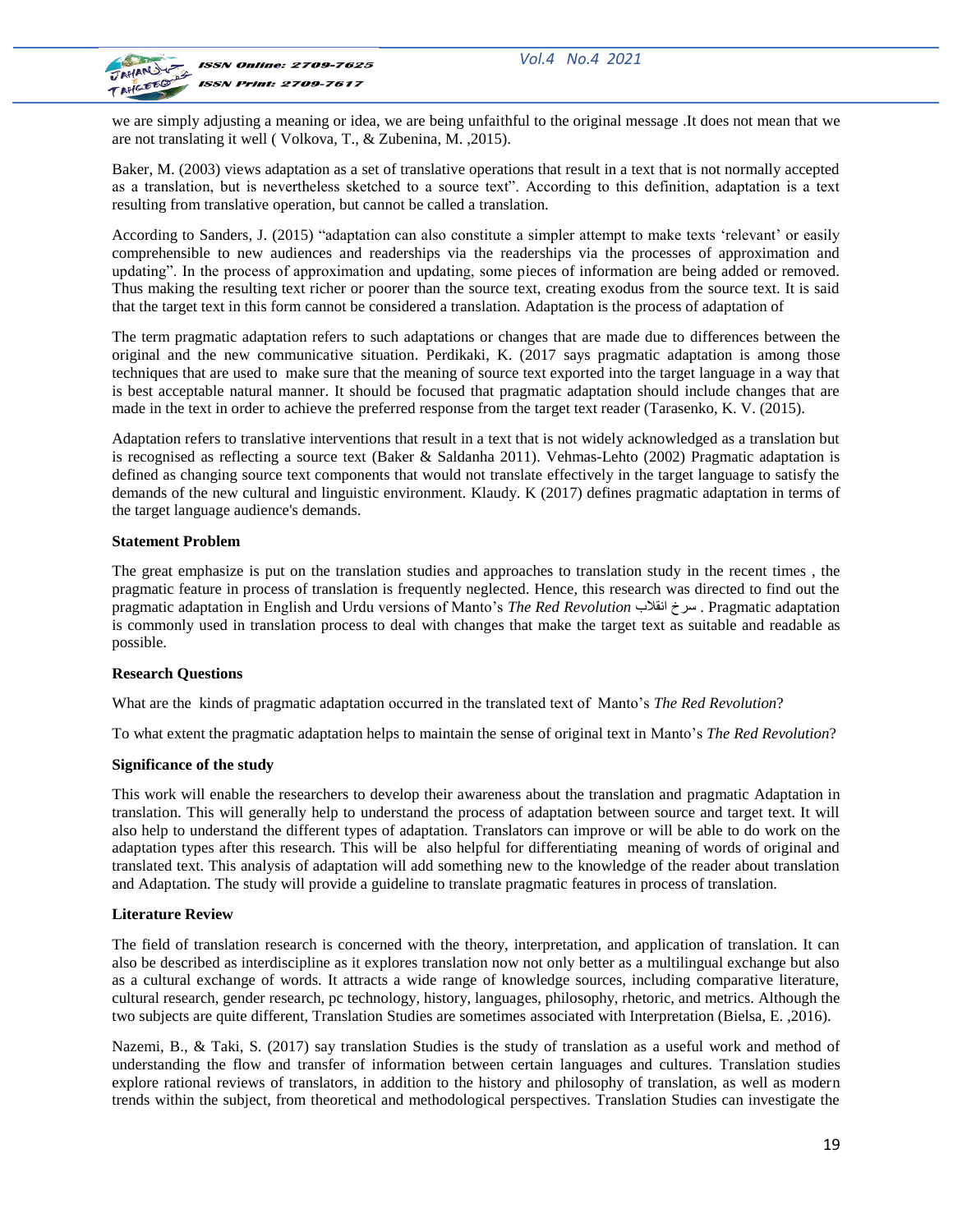

methods and conditions for translating special texts (official, commercial, medical, etc.) in addition to the art of translation as a creative act in textual translation and international marketing. Culture, power, gender, ethics, and method of translation can all be examined in translation research (Nord, C. ,2005).

According to Ghazala, H. S. (2018) translation has been perceived differently because of your importance. "Translation is often used to refer to the whole process and methods used to convey the meaning of the vernacular in the target language," The description given by Ghazala emphasizes the importance of meaning in translation. That is, when translating, it is important to understand the meaning of the domain text in order to build the right partner for the target language; hence it means that which is translated in terms of sentences, style, and sounds (Ghazala, H. S. (2018).

As indicated by Vehmas-Lehto (2002), there are four kinds of commonsense transformation: increments, oversights, replacements, and changes of request. This valuable approach to ordering different logical variations is utilized in this review. Not with standing, it should be recollected that, for instance, not every one of the increases are realistic transformations; they can similarly well mirror the utilization of a syntactic system, for example. The four distinct sorts of commonsense transformation can be characterized as follows.

The term option just alludes to adding something in the text. The expansion can be another component of any sort (for example an image or a piece of text) and size (for example an accentuation mark, a word, an expression, a provision, or a passage) or it very well may be a supra-segmental element like italics or strong print. On the other hand, exclusion alludes to an erasure of comparative kind. Replacement alludes to supplanting, for instance, one of the previously mentioned components with another component, and once more, the components being referred to can be of any sort and size. Now and then a replacement might correspond with adding or overlooking (or both) if, for instance Pragmatic variety is something that each (skilled) translator does in some circumstance. The genuine term may besides contrast, however; elective names incorporate, for example, sensible change and surprisingly commonsense shift. Regardless, Weizman and Blum-Kulka (1987) use the term practical shift (or acclimation to) imply "the interaction by which the peruser of a (deciphered) message should move from utilizing one bunch of sober minded guidelines to utilizing one more to satisfactorily decipher the message." In the current hypothesis, the term is as of now not used in this sense.

Practical change suggests the distinction in the substance material or development of the source text to make a goal or target text that acclimates to the necessities of the new open situation. Sometimes the term change is used to imply a text generally speaking. This kind of a change is procured when a source text based substance is adjusted (and per chance deciphered) for sure purposes. Van Coilli e. J (2008) uses the time span to insinuate such understandings that have been changed so a ton that they can't be known as straightforward translations.

Differences in extra textual and associated aspects between the source and target texts lead to pragmatic discrepancies. Time, place, function, culture, knowledge, and the readers' customs are all examples of these aspects. In other words, pragmatic adaptation may be required because the source text was written in a culture other from that of the target readers, or because the sender of the target text wishes to add a feature to the target text that the original text lacks. Differences between any of these factors are all possibilities, but it seems logical to assume that pragmatic adaptation can also be carried out as a result of any distinction between the original and new communication circumstances (Buendía, C. T. ,2013).

Andersen, G. (2017) wrote an article with the tile of A corpus study of pragmatic adaptation: The case of the Anglicism [*jobb*] in Norwegian is presents the same study that carried out on adaptation. This article considers the submit hoc model of a borrowed lexeme for the duration of its length of lifestyles in Norwegian. The working example is the Anglicism [jobb]'job'and its derived forms. The intention of this situation look at is to expose how the use and improvement of this Anglicism is characterized through a discernible pragmatic model after its adoption withinside the nineteenth century to the present. The methodological framework of the evaluation is Sinclair, J. (1996) version of 'prolonged gadgets of meaning'. By exploring an ancient textual content archive, the look at charts the emergence of recent varieties of utilization and concomitant adjustments withinside the semantic prosody of the Anglicism. The look at suggests how its discourse feature has modified from conveying a continuously poor to a typically non-poor (neutral/positive) semantic prosody, and that is a unidirectional extrude that takes place steadily and at special instances with special morphosyntactic realizations of the Anglicism.

Another similiter work that done by taking in view tha translation strategies to check the meaning of target text in relevant to source text meaning. This article explore that in translation process it is unavoidable to change the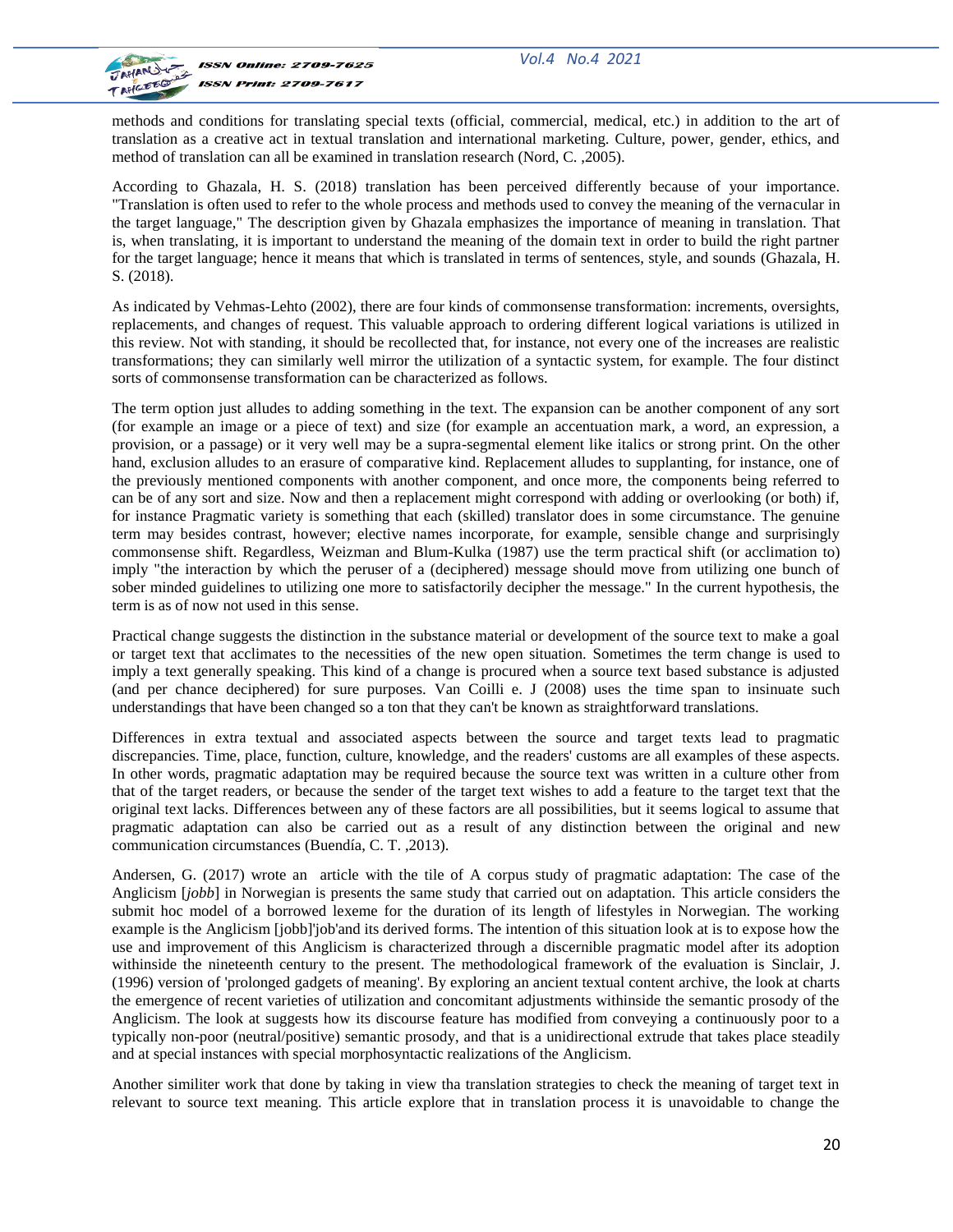

meaning. Translators have to change the meaning in accordance with the target text reader"s understanding. An Analysis of English and Urdu Translation of Animal Farm. This article also focuses on the differences between translations of English text into Urdu. A translator uses different techniques to make the target text seems original. This study presented the analysis of two selected texts Animal Farm by George Orwell and its Urdu translation by Hanif Azhar. The researcher applied House's Model of Translation Quality Assessment:Past and Present. The data was presented in the qualitative form. The results after data analysis show that translator has adopted the techniques which are mentioned in House's Model of Translation Quality Asssessment:Past and Present (Riaz, W., Khan, A. B., Tanzin, F., Aslam, N., & Yasmeen, G., 2015)

#### **Methodology**

Methodology is a way to find out the solution of problems . That"s why a suitable and more appropriate method is needed to conduct a fair research and this method plays an important role for the designing and planning of a research. The researcher opted the qualitative research method for analysis to check the relevancy of translated text and source text of Manto"s *The Red Revolution* a translated version by Mujahid Eshai, a well-known translator. The researcher deals with the incorporation of both texts; source and target text. The researcher has applied Vehmas lehtos model of Pragmatic Adaptation on *Surkh Inqalab* by Saadat Hasan Manto and the English translation of *Surkh Inqalab* as The *Red Revolution* by Mujahid Eshai. The researcher has analyzed the data in order to know that weither the objectives are achieved or not. The analysis will be done keeping in view the kinds of adaptation. According to the model of vehmas lehtos , there are four kinds of pragmatic adaptation that are: addition, omission, substitution and change of order.

#### **Analysis**

#### 1) **Every word utter from the Tsar tongue was perceived as God's word.**

**The masses were appearantly happy in this state,than at the thought of being kicked around by outsiders (Eshai, 2016, p182).**

"زار کی زبان کا ہر لفظ ،لفظ الہی تھا ۔ رعایا اسی میں خوش تھی کے غیروں کی ٹھوکرینکھانےسے یہ تذلیل ببتر ہے"

First chunk that is observerd by researcher consist of substitution. It is the act of putting one thing or person in the place of another. Translator did the same .He used other words to transform it's meaning into target text.

In Urdu text the sentence *har lafaz ,lafaz ilahi tha* translated by translator as "**every word uttered from Tsar tongue was perceived as God's word**." Here the substitution that is used by translator meant to convey the same sense as one of the original one. But some words that were replaced in English language somewhat modify the meaning of source text. **Perceived** was added into target language to make changes according to source language.

The next line of mentioned part contains omission. In Urdu text words *ye tazleel behtr hy* used but in translation, translator omitted these words and translate as "**being kicked around by outsiders***". Tazleel* in Urdu language means to insult someone but translator did not transferred this meaning and skipped these words. This omission had greatly influence the source text meaning.

#### **2)The empire founded by Napoleon was routed at Waterloo and he in turn exiled to the island of Saint Helena to live his remaining days in I'll health and penury( Eshai, 2016, p183).**

غربت میں پہنچ گیا.'' ''نیولین کی قابِم کی کی ہوی سلطنت واٹر لو کے میدان میں فنا ہو گئی اور وہ خود نظر بند ہو کر سینٹ ہلینا کی صحت رہا

In this portion addition and substitution is recognized by researcher. Translator added and substituted some words in his translation to clear meaning of source text in target text. These changes in translated work somewhat modify the actual meaning of original text.

The first change in selected line is of substitution. The words *maidan ma fana ho gai* are translated as "**routed at Waterloo".** *Fana ho Jana* has a different meaning in Urdu language but when translator substituted this with root word. He had changed the meaning of it clearly. Though translator translates this according to his language, he lost the acutal sense of source text. Other change that is observerd by researcher is of addition. In Urdu text the words such as *khud nazar band ho kR* translated as "**exiled to the island of Saint Helena**". Here the word island in English text is added. Exiled means expelled from home or country by authority .*Nazr band hna* in Urdu language means to confine himself with his own ambition. So the translated meaning is not according to source text meaning.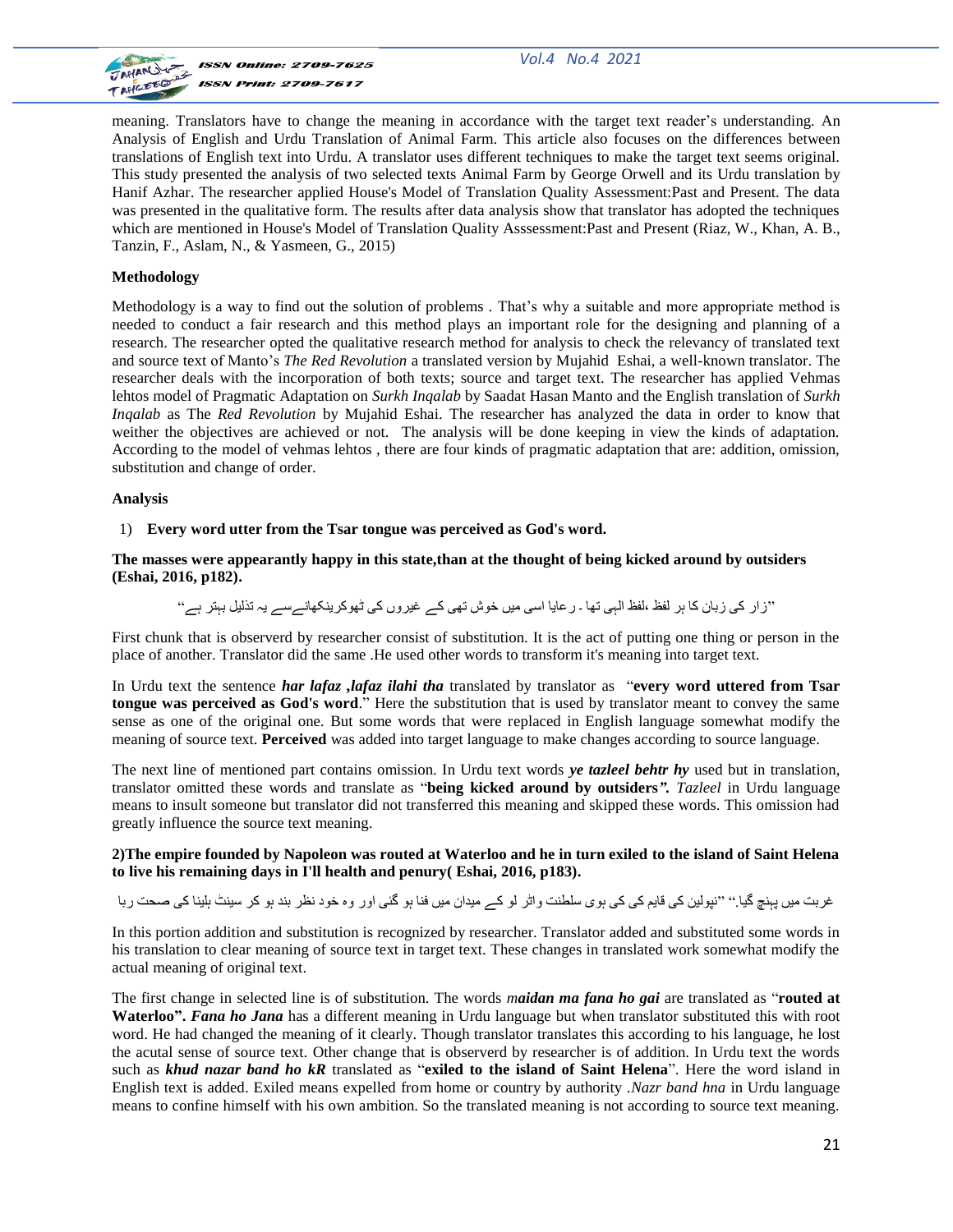

This substitution affected the meaning of original text. In this mentioned sentence the word island is added. In Urdu text it is described as *Saint Helena ki ghurbat ma pohnch gya* **.**The word used in English text is not present in source text. May be translator indirectly convey the idea of Saint Helena.

## **3) This union was referred to as "The Union of Salvation". (Eshai, 2016, p183)**

**"اص کب ًبم" اًجوي ًجبت "تھب ۔**

Researcher analyzed that this sentence contains addition .To add some words in translated text makes the things clear for reader. Translators sometimes added words in target text to describe the substance of source text. In this sentence the words u**nion and referred were** added by translator in his translation. The actual sentence is *iska naam anjuman Nijaat tha***.** It cannot be translated as "this union referred to as The Union of Salvation." This change that was made by translator conveys the same sense of original text. Sometimes addition becomes necessary object to make the things more accurate and comprehensible.

#### **4) The second gruop was the friend of Nicolia Turagnev who was desirous of abolishment of serfdom (Eshai, 2016, p183).**

''دوسرا گر وہ نیکو لا آئ تر گا نیف کے رفیقو ں کا تھا جو صرف کاشت کاروں اور مزاروں کی آزادی کا طالب تھا ۔''

This string describes the omission; another kind of adaptation. Translator omits certain words in his translation which he feels unsuitable for the target text reader. Omission helped the translator to make his translation more precise and accurate.

In this mentioned line the words such as *Jo sirf kashtkaron or maazaron ki azadi Ka taalib tha* translated as "**who were desirous of abolishment of serfdom."** The very words of Urdu text *kashtkaron* and *mazaron* are ignored by the translator. Researcher found that this omission make the things unclear. These words of Urdu text have a clear meaning but in translation process translator did not get the best meaning for these words. That's why he skipped these words and precise this sentence. This type of omission decrease the accuracy of source text in target text. Therefore, researcher"s analysis of both texts find that the actual sense of source text is not exactly conveyed in target language. This omission affected the meaning of original text.

## **5) He was transferred to Southern Russia where he was able to reinforce his union (Eshai, 2016, p183).**

اسے تبدیل کر کے جنوبی روس میں بیھج دیا گیا جہاں اس نے اپنی سوسائٹی کو بہت مظبوط کر لیا ۔"

This fragment presents substitution. Researcher"s observation of target text found the difference in meaning of source text. Translator substituted words and conveyed his meaning through the use of equivalent words. In Urdu text researcher find that the words *jahan is nay apni society ko bahut mazboot kR Lia* translated in English text as "**where he was able to reinforce his union"**. The word *society* used in Urdu text substituted with the word *union*. Though this change helped the translator to translate but this change also maintained the meaning of source text. Another word in target text is *able* added by translator. This addition also make the meaning more clear and understandable to the native readers of English language.

#### **6) But most were unware of this last will and testament. Thus Constantine, in accordance with the oath of monarchy, announced Nikolas as the king, (Eshai, 2016, p184)**

## **لیکي اص وصیت طے طت ثے خجز تھے ۔اص لیے کب ًظتبى کی ثبد شبہی کب عالى کز دیب ۔**

In this mentioned sentence addition is observed by the researcher. Translator added the whole sentence in target text to convey the main impression of source text .The line in Urdu text is written as *Constantine ki badashi Ka ilaan kR dya***.** Translator translated this line as "**Thus, Constantine, in accordance with the oath of monarchy, announced Nikolas as the king".** This line of translated text is added by translator. This line is not according to the source text. So translator in order to convey the exact meaning of source text lime added this line to make his translation more close to the original one. This addition maintained the source text meaning.So change made by translator in this translation process did not affect the source text meaning .He with the help of addition successfully transferred the exact sense of Urdu text.

**7) "As this mutiny took place in the month of December it is popularly referred to as "The Decemberist Movement" (Eshai, 2016, p184)**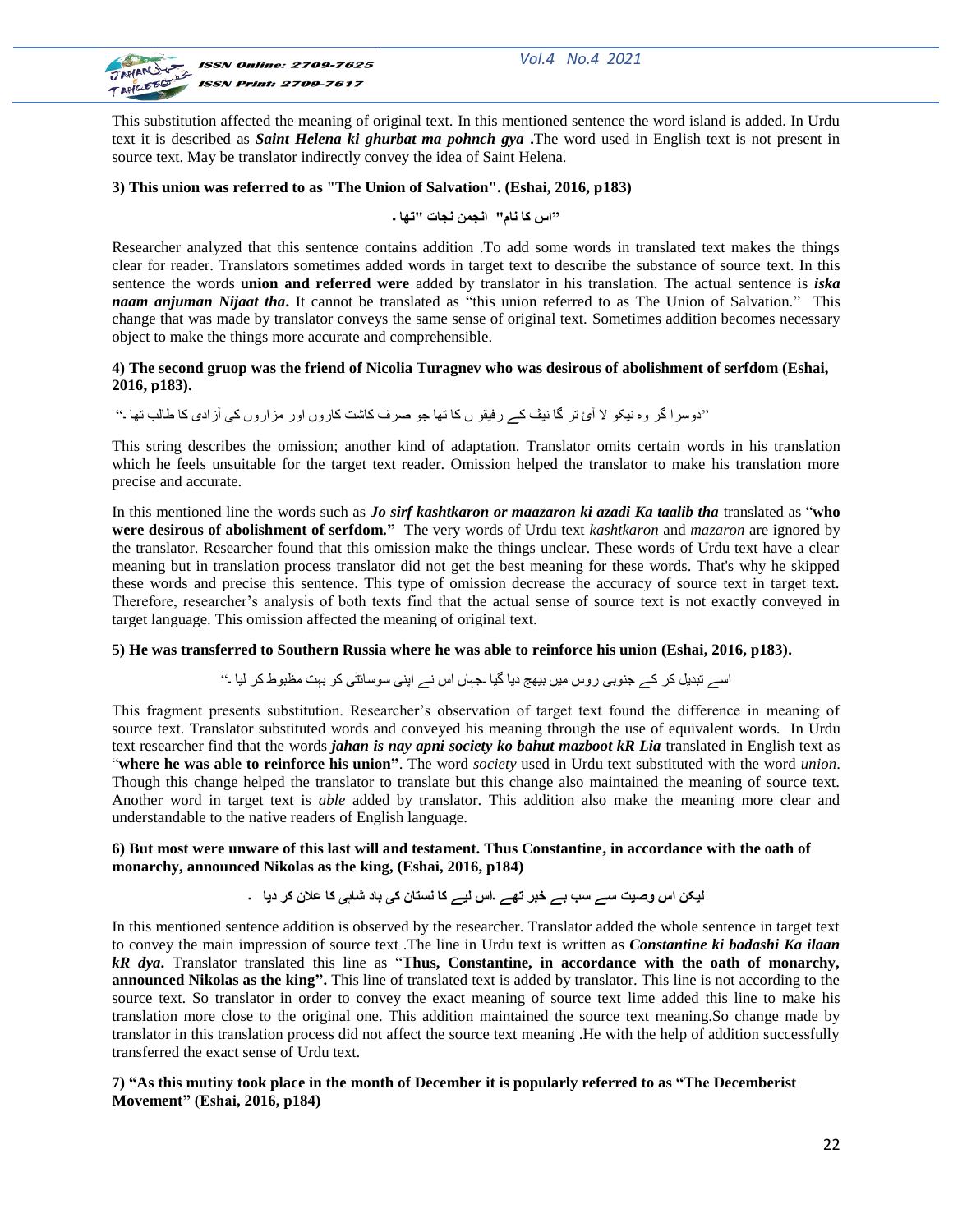

کیو ں کہ یہ بغاوت دسمبر 1825میں ہوئی تھی ۔اس لیے یہ دسمبر یوں کی بغاوتکے نام سے مشہور ہے ۔ "

This selected string of words exhibits the omission and substitution. Translator omitted some words and other were substituted to make translation close to the source text. In the start of selected text, the year was mentioned when the December movement started .As in the Urdu text it is written as *ye baghwat December 1825 ma hue thi***.** But in English text it is described as **"mutiny took place in the month of December".** Here in translated text the year is omitted. Translator simply mentioned the month but skipped the year in which it took place. Another change that is noticed by researcher is use of substitution. The words *December ion ki baghwat* in source text translated as " **The Decemberist Movement"** in target text . Translator substituted the word *baghwat* with **movement.** By doing this translator was able to translate but it also alter the meaning of source language. Movement has changed the meaning and *bhagwat* has a different meaning. Though substitution somewhat modify the meaning but this change make the difference in meaning.

#### **8)** "**But there was no answer to the firepower of Nikolas and he too was finally captured" (Eshai, 2016, 184).**

# **هگز ًکو لض کی آتش ثبسی کے طبهٌے کوئی پیش ًہ چلی اور وٍ گزفتبر کز لیب گیب ۔**

Addition an important factor of translational process is observed by the researcher in this mentioned sentence. Words are added in translated work to make translation more clear and comprehensive. In Urdu text the line is written as *or Woh giraftar kR Lia gya* . While in target text this line was translated as "**he too was finally captured".** Here the word finally is added by translator in target text. This addition did not affect the core of meaning. Another change that is noticed by researcher is use of substitution in target text. The words *koi paish na chali* in Urdu text when it is translated by translator substituted with "**no answer to".** Substitution made the target text to describe the soul of source text . But sometimes this change also disturbs hidden message in the source text*. Koi paish na chali* when translated into target text *as no answer to it* changed the meaning of source text. Sometimes these changes into target text change the main impression of the source text.

**9) "But the poet of matters abstract, Ryleyev, was not overawed by the overpowering effigies of law and justice" (Eshai, 2016, p 184).**

## **هگز غیز هزئی اشیب کب هطبلعہ کزًے والے شبعز رے لیو کو عذل و اًصبف کےثھیب ًک پت لے هزوة ًب کز طکے ۔"**

Translator used omission and substitution to translate this line. These kinds of adaptation help translator to complete the translation according to source text. This fragment showed the use of substitution and omission.But the poet of matters abstract is the translation of source text line *magar ghair marrai ishiya Ka mutaliya krny waly shaair*. In this line the first change that is observed by researcher is omission of a word *mutalia* in target text. This word is not transferred to target text and skipped by translator. Translator omitted this word and simply translated it "**as the poet of abstract matters"**. Another word that is substituted is *ashiya*. It was translated as "matters" in target text. The word *matter* in English describe something else and *ashiya* in Urdu text tells something else. So the substitution is made to form translation more close to the original one. This type of adaptation used in target text made the translation more relevant to source text.

#### **10) All reforms were stopped forthwith. (Eshai, 2016, p184)**

## **" توبم اصالحبت روک لیں ۔"**

Addition an important element in translation process is appeared in this strand. Translator adds, omits and substitute certain words which according to his language and culture are not suitable. So to fulfill the need of comprehensive translation, translator make these change. Usage of these helpful techniques enabled the researcher to translate source text more accurately.

In above mentioned line, the word *forthwith* is added into target text. In Urdu text the line is written as *tamam islahaat rrok lein* which translator transferred as "**All reforms were stopped forthwith"**. Here the word f*orthwith* is added word .This addition is not related to source text. Translator added this word to reveal the meaning of source text in his target text.

**11) "one hundred and fifty thousand Russians had been exiled and thousands more were rotting in the prisons" (Eshai, 2016, p184-85).**

ایک لاکھ پچاس ہزار روسی جلا وطن کر دئیے گئے اور لاکھوں انسان روسی زندانو ں کی رونق بڑھا رہے تھے ۔"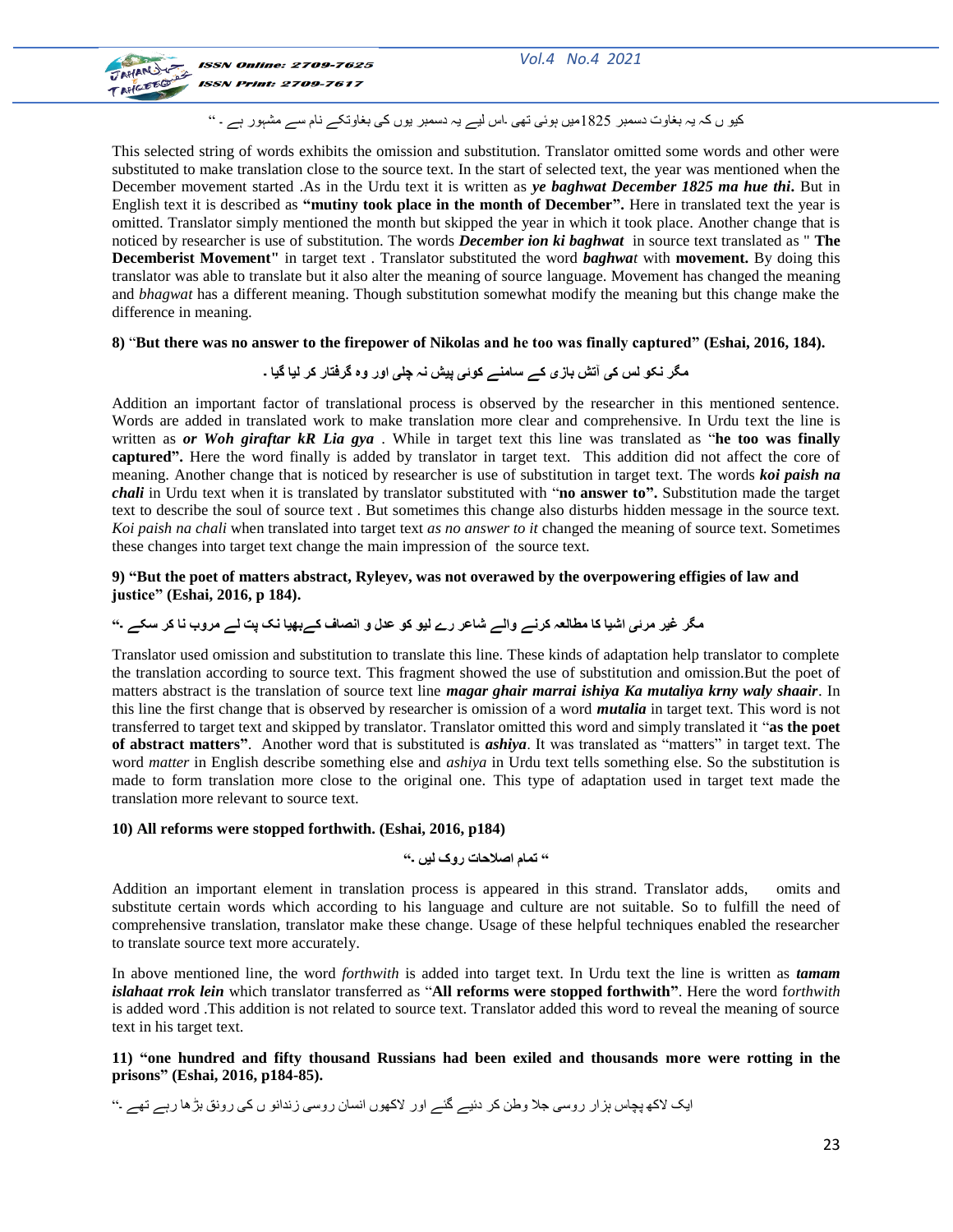

This chunk contains substitution and omission. In a single sentence translator made these changes to grasp the meaning of source text. These changes enhance the quality of meaning in target text. Target language and culture show some differences from source culture so with the help of this type of adaptation has been tried to maintain the original sense.

This fragment shows both substitution and omission in a single sentence. The pharse *or lakhon insaan Rossi zindano ki ronaq barha rahy thy* translated as **"and thousands more were rotting in the prisons."** The word insaan is omitted in target text. Translator did not transferred this word and tried to maintain the originality of the source text. The second change in this sentence is use of substitution that is observerd by researcher. The phrase "r**onaq barha rahy thy"** in Urdu text translated as" **were rotten in prisons".** This type of adaptation made target text more faithful to source text. Although both languages have different meaning of a same word, but translation in target language described the more faithful form of this meaning. These types of adaptation make the way to convey the correct meaning of source text in target language. Meanwhile, thses changes also affect the originality of meaning of source text. No translation can be done excat like source text.

**12)** "**On witnessing the pathetic condition of the state, often a desire for improvement would arise within him, only to be negated by the incomprehensible chatter of ill-boding couriers" (Eshai, 2016, p185, 86).**

**هلک کی ثزی حبلت دیکھ کز اکثز اص کے دل هیں اصالح کب جذثہ پیذا ہوتب هگز اص کے درثبر کے هٌحوص کوو وں کی کب یں کب یں اطے کچھ ًہ کزًے دیتی ۔**

Selection of selected text concerns with the use of substitution. Substitution is the replacement of words with other similar concepts. This type of adaptation sometimes drops the words or adds certain words. This type of change increases the validity of target text. Translator substitutes certain words which he finds unclear in his own language so at this stage substitution made his translation factual and genuine.

Above mentioned line is also an example of substitution. How words are replaced and changed with new one to maintain the text is clear in this fragment. *Magar is k darbar k manhoos kawoon ki kayen kayen usy kch na krny deti* is transferred into target as "**only to be negated by the incomprehensible chatter of the ill- boding couriers".** The words *manhoos* **and** *kayen kayen* substituted into target like **"incomprehensible and ill-boding"**. Urdu language described another meaning of these words. English language has its own words and meaning which sometimes did not get the words to describe actual sense so alternate words used by translator to make his meaning more comprehensive. The words *ill -boding* and *chatted* are alternate words. This alteration defends the words of Urdu text. Meaning is maintained in target text and shares the same sense as the original one conveys.

#### **13)** "**In 1905 the industrial workers, in the hope that their protests would reach the blocked ears of the Tsar, held a huge demonstration" (Eshai, 2016, p186).**

## **٠٩١۵هیں هشدوروں ًے اپٌی شکبیت کو سار کے ثٌذ کبًوں تک پوھچب ًے کی غزض طے ایک هظبہزٍ کیب ۔**

Addition another feature of translation is found in this line. Substitution is also there in this line that enables the translator to exchange the source text meaning into target text. Both addition and substitution are seen by researcher in this line. The word **"industrial workers"** in target text is not according to source text. In original text the actual word is *mazdoron nay.* Manto did not described what type of workers as Eshai in the target text. He simply mentioned them as *mazdoron*. In target text format translator added the word industrial with workers. This addition changes the meaning of the source text.

Further, change that is identified by researcher is use of substitution. The word "**protest"** is translation of Urdu word **shikyat**. Both words demonstrate different meaning. Translator substituted this word as protest that conveyed different hues of source text. In Urdu text the words *muzhira Kia* translated as "**held a huge demonstration"**. This change affected the meaning of source text. *Muzahira Kia* and held a huge demonstration purposes a change concern. Urdu word *muzhira Kia* have another meaning which cannot be translated as *held a huge demonstration*. These changes in a single string alter the meaning of source text .The actual sense of source text is lost in the target text.

**14) "The demonstrators were fired upon resulting in the deaths of hundreds of workers carrying the torch of freedom" (Eshai, 2016, p186, 87).**

**هشدوروں کے اص گزو ٍ پز حکوهت کی طزف طے گولیبں ثز طب یں گئی ۔صذ ہب هشدور هشعل آسادی پز پزواًہ وار فذا ہو گئے ۔**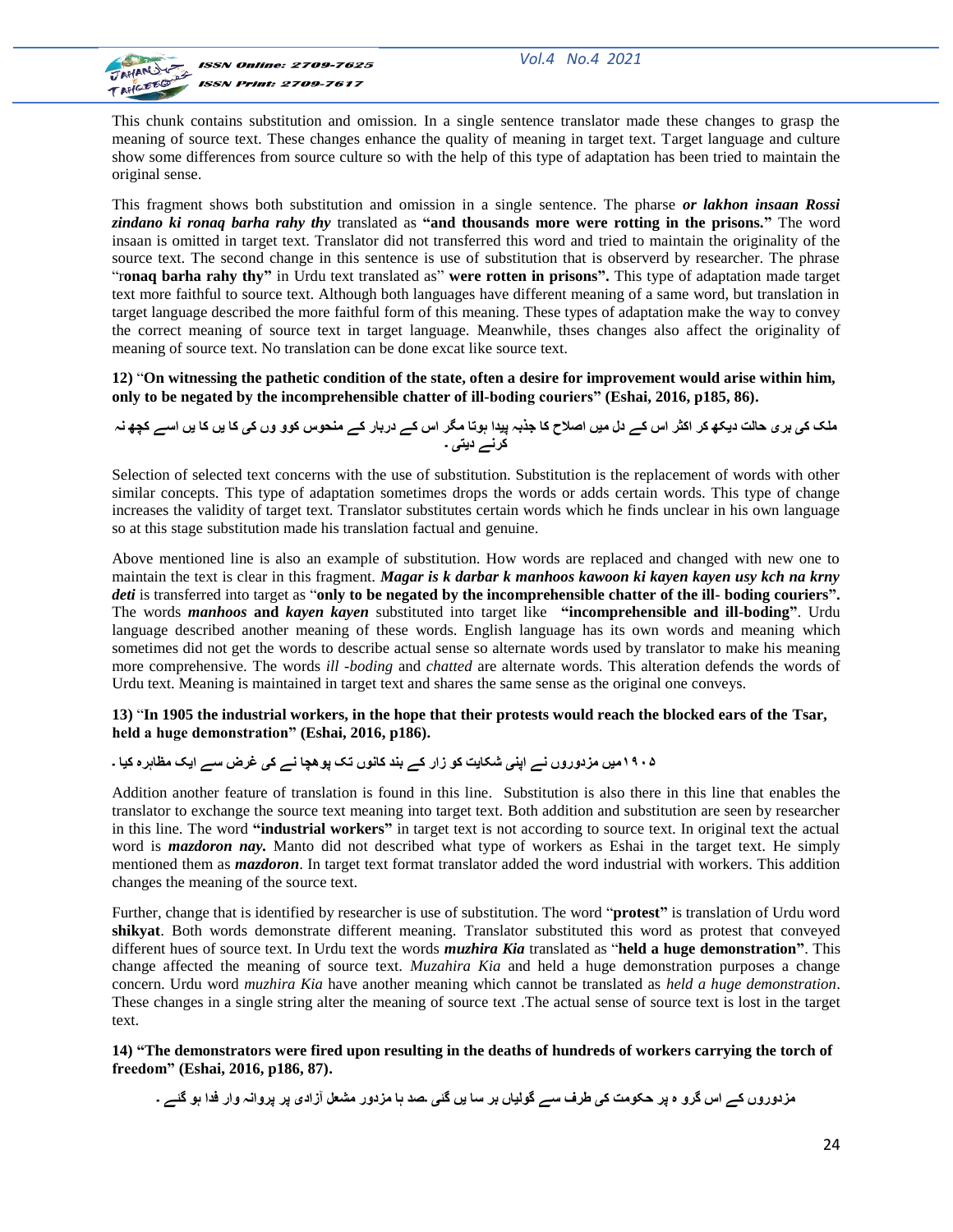*Vol.4 No.4 2021*



A prominent feature of any translation is the use of substitution and omission. Substituted words replaced with similar meaning and omission is done to avoid any ambiguity in target text. Omitted words may have no equivalent words in target language and thus omitted to make target text more faithful and true.

This stretch presents the use of substitution and omission**.** *Mazdoron k is garoh par golian chali gaen translatd as the demonstrators were fired upon* here the *words mazdoron k garoh* are substituted with a single word "demonstrators". And words *hakomat ki tarf sy golian barsai gaen* translatd as "**the demonstrators were fired upon"**. Translator did not transferred the words in target text such *as hakomat ki tarf sy*. This phrase was omitted and skipped by the translator. This type of change in target text affected the meaning of source text. Substitution is the next change that is very obvious in the text. The whole sentence is replaced by suitable words in target text. Translator added words from his language and tried to make his version more comprehensible and understandable.

The Urdu sentence presented in source text as *Sad ha mazdor mashal azadi par parwna war fida ho Gaye* becomes such as "**resulting in the deaths of hundreds of workers carrying the torch of freedom"** in target text. Urdu line presents meaning which is not properly transferred in target text. *Mazdor* substituted with "workers" and *parwna war fida ho Gaye* translated as "**resulting death of hundreds"**. Though translator conveyed the source text meaning in target text with the help of these adaptation kinds but meaning is affected in this process. Source text contained typical words that were impossible to translate in target text so substitution helped the translator to make his translation according to source text.

**15)** "**Validimir Ilyich Lenin was born to a middle class farming family on April 10, 1870" (Eshai, 2016, p187).**

# **والعذی هیز االچ لیٌیي 01 اپزیل 0781 کو ایک سهیي دار کے گھز پیذا ہوا ۔**

This piece of selected text concerns with substitution. Translator replaced some words with other suitable ones. This replacement made the meaning of target text to close with source text. This sentence changed the order of words in target text. In Urdu text, date of birth and year is mentioned in the start of sentence but in target text it is written at the end of sentence. This change of order did not influence the meaning of source text.

Furthermore, the word *zameen dar k ghr paida hua* converted into target text as "**born on middle class farming family".** *Zameendar* is substituted with "middle class farming family" . Middle class have a different meaning in target language but it cannot be used for translation of word *zameen dar*. Middle class specify a particular class of society*. Zameen dar* in Urdu language used for the person who is owner of land. This substitution changed the meaning of source text. Though translator translated the source text but the actual meaning of source text is affected. So this change made by translator in target text conveyed the meaning but exact sense is not transferred into target text.

**16) "On 17 February, 1905, a hand grenade was thrown at Nikolas's uncle" ( Eshai, 2016, p188).**

## **فزوری 0011 کو ًکو لض کے چچب پز دى کے وقت ثن پھیٌکب گیب ۔**

Selected part showed the presence of omission. A word is omitted from source text. Translator has not translated the word and skipped it. The Urdu text *din k waqat bam phenka gya* described as "**a hand grenade was thrown"**. The word *din* from source text is omitted by translator in target text. This type of omission has not affected the whole meaning of source text sentence. Meaning is not lost in target text.

## **17) "Some attempts were made to win over the hearts of the workers and farmers but all efforts failed" (Eshai, 2016, p188).**

# کسانوں اور مزدوروں ک*ی* دل داری کاکچھ سامان کیا گیا ۔مگر یہ نو ما یشی کھلونےانھے رام نہ کر سکے ۔

This piece represent the usage of substitution. A phrase was replaced by the translator in target text. Urdu language has words which show some typical expression that cannot be translated exactly into target text. Urdu pharse *magar ye numyeshi khilony unhy raam na kR saky* translated as "**but all efforts failed".** Urdu words *numyeshi khilony* is not translated and translator did not transferred the sense of this word. Actual meaning of this phrase is not according to source text meaning in the target text so the actual meaning is affected in translation. When meaning is affected the exact sense is also lost in target text.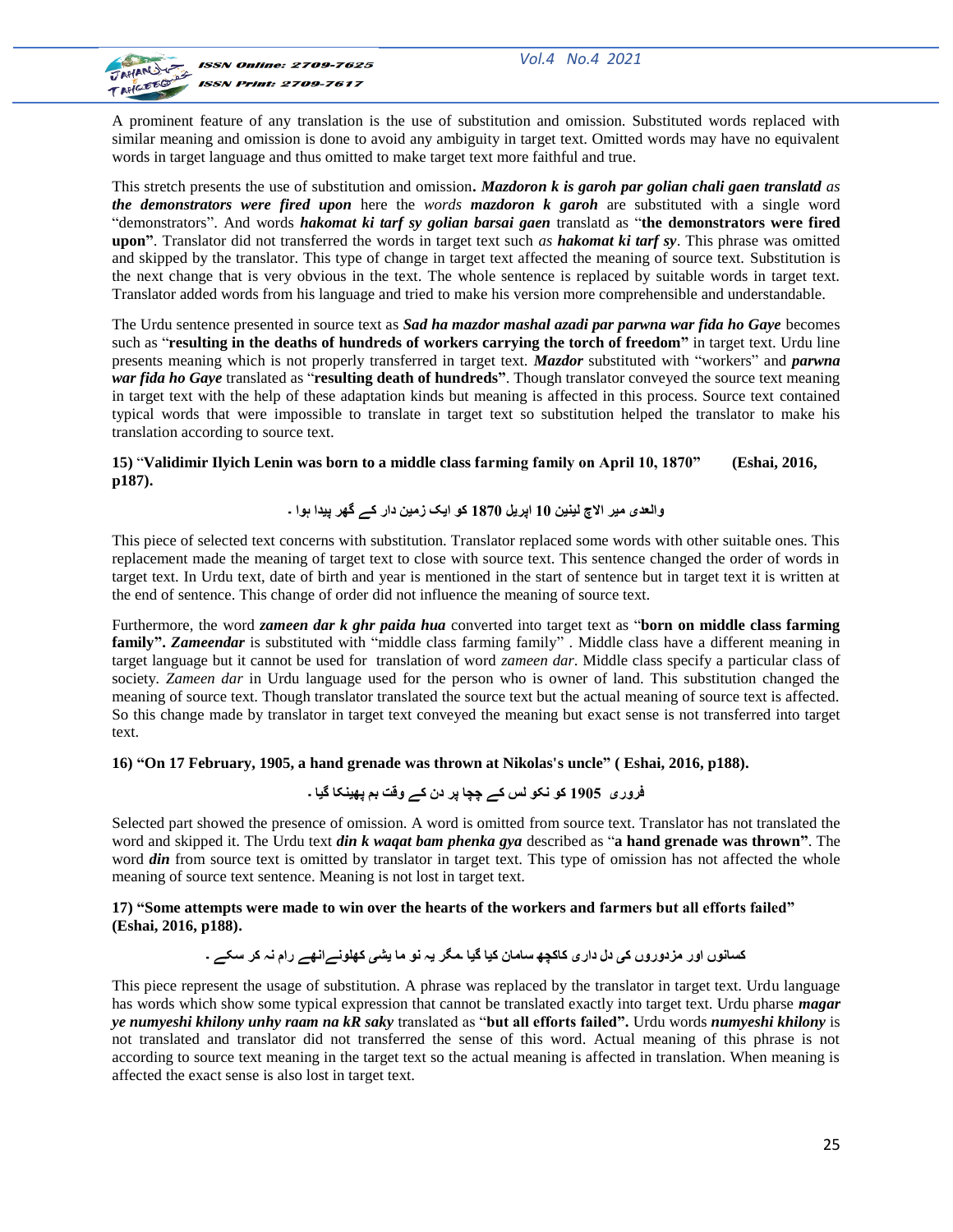

**18)** "**On November 14, 1917, Lenin captured Moscow, Kerensky escaped to England just in time. A national government was formed .Lenin was declared the president of the Executive Committee" (Eshai, 2016, p189- 90).**

نو مبر 1917کو لینین کی پارٹی نے جو بل شیوککھ کھیلاتی تھی سارا نظام انتخاب بدل دیا ۔ایک مجلس ملی منتخب کی گئی ۔اس مجلس نے **ایگش یکٹیو کوهویٹی کے ارکبى هٌتخت کئے ۔اى کب صذر لیٌي ثي گیب ۔**

These lines showed the translator's use of addition and omission. Translator added and omitted certain phrases in target text. Addition that is made in target text clearly diverse the meaning of source text. Above mentioned line of target text "**Lenin was captured Moscow. Kerensky escaped to England just in time added in the target text".**  These two sentences are not present in source text but translator added these in his translation. By using the technique of addition changed the meaning of original text.

Another change that is noticed by researcher is the utility of substitution. "**A national government was formed. Lenin was declared president of the Executive Committee"** is translation of *is nay aik Majlis Mili muntakhib ki.is Majlis NY executive committee KY arkaan muntakhib kiay, inka sadar Lenin ban gya.*

The phrase is *Majlis n executive committee KY arkaan muntakhib kiay* is not translated into target text. Translator omitted this sentence and he translated it as "**Lenin was declared the president of executive committee".** Translator skipped this line to avoid repetition of Urdu sentence. This may cause ambiguity in the minds of target text readers.Use of Addition, omission and substitution transform the meaning of source text. The actual sense of original text is altered in target text.

#### **Conclusions**

This study determines that translation is the arena where one text of the language is transferred to another language. It is mainly modified form of the same text in another language. Language is basic tool for communication either it is via verbal or written. Best communication can be done when we are fully able to understand other's language. Differences in language affect the originality of meaning. So this is the case in written language. When one language is being transferred to other language with some minor changes it will clearly diverse the meaning of source text. This research concerns with the model of Vehmas Lehtos .The model describes how adaptation helps in translation process. Further, it proposed different kinds of pragmatic adaptation that are analyzed in this study. Researcher analyzed both texts; source and target text in view of adaptation, omission, substitution and change of order. These kinds were identified and analysed with reference to the selected text (The Red Revolution ) and its Urdu text( سزخ انقلاب) to find out the incompatibilities between original text and target text. Substitution is the most used kind of adaptation that is noticed in this study. Translator has modified the most of words in the target text because he was unable to translate exact sense of source text. Use of addition is also present in the translation of  $\omega$ ia. The translator added many sentence, phrases and words in target text. Addition is made when target culture and language did not possess the same sense of source text. So translator added words and sentences to make his target text closer to the original text.

## **References**

Andersen, G. (2017). A corpus study of pragmatic adaptation: The case of the Anglicism [jobb] in Norwegian. *Journal of Pragmatics*, *113*, 127-143.

Baker, M. (2003). *Routledge encyclopedia of translation studies*. Routledge.

Baker. M, Saldanha. G. (2011). Routledge Encyclopedia of Translation Studies. New York: Routledge,.

Buendía, C. T. (2013). Listening to the voice of the translator: A description of translator's notes as paratextual elements. *Translation & Interpreting, The*, *5*(2), 149-162.

Ghazala, H. S. (2018). The cognitive stylistic translator. *AWEJ for translation & literary studies*, *2*(1).

Klaudy, K. (2017). Linguistic and cultural asymmetry in translation from and into minor languages. *Cadernos de Literatura em Tradução*, (17), 22-37.

Nazemi, B., & Taki, S. (2017). Pragmatic Adaptation as a Requirement in Translation: A Case of Persian and English Versions of The Shah. *International Journal of English Language & Translation Studies*, *5*(1), 08-14.